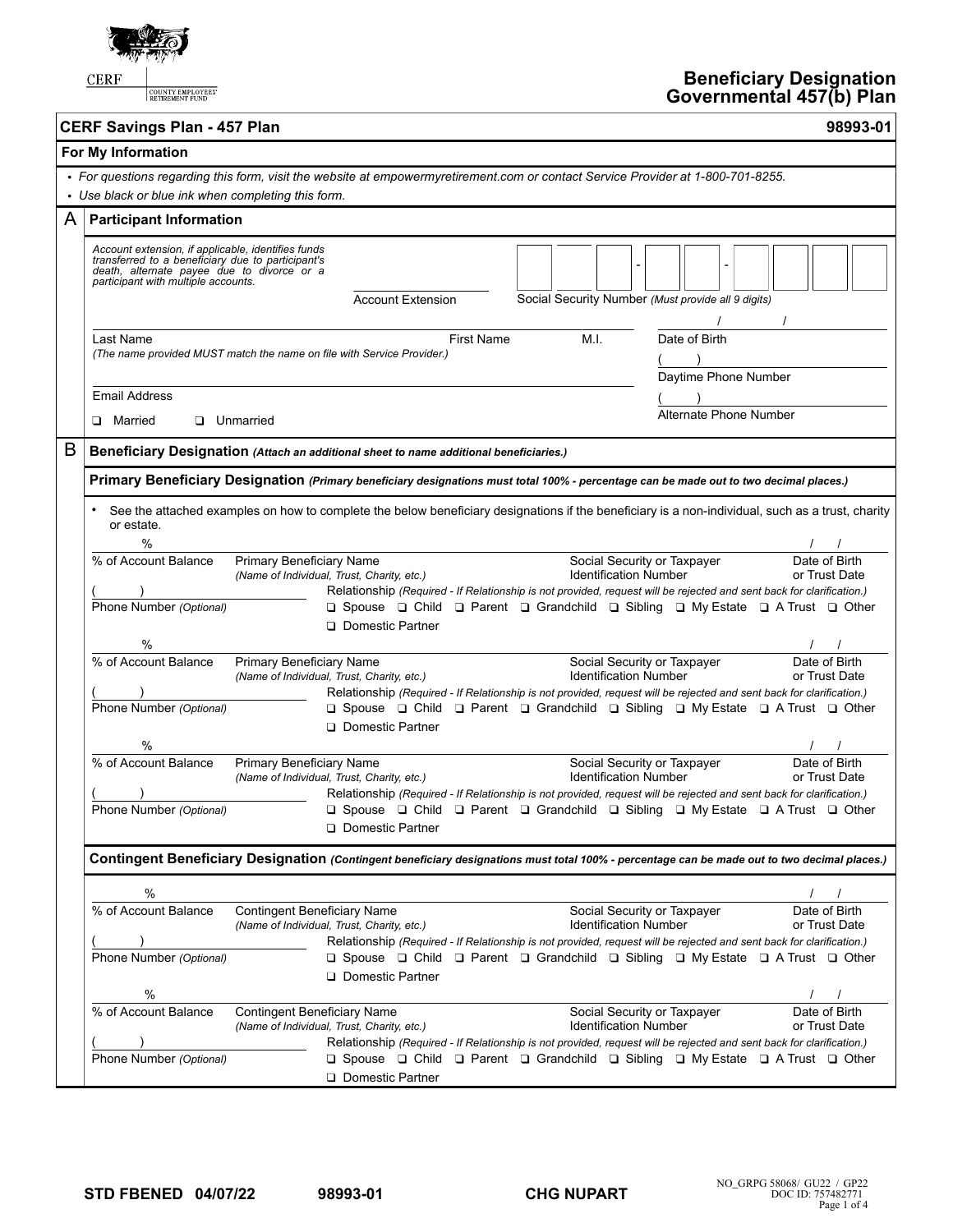|   |                                                                                                                                                                                                                                                                                                                                                                                                                                                                                                                                                                                                                                                                                                                                                                               |                                                                                                 |                                                                                                        |      |                                                                                      |                                                      | 98993-01                                                                                                                                                                                                                                                                                                                                                                                                                                             |  |  |  |
|---|-------------------------------------------------------------------------------------------------------------------------------------------------------------------------------------------------------------------------------------------------------------------------------------------------------------------------------------------------------------------------------------------------------------------------------------------------------------------------------------------------------------------------------------------------------------------------------------------------------------------------------------------------------------------------------------------------------------------------------------------------------------------------------|-------------------------------------------------------------------------------------------------|--------------------------------------------------------------------------------------------------------|------|--------------------------------------------------------------------------------------|------------------------------------------------------|------------------------------------------------------------------------------------------------------------------------------------------------------------------------------------------------------------------------------------------------------------------------------------------------------------------------------------------------------------------------------------------------------------------------------------------------------|--|--|--|
|   | Last Name                                                                                                                                                                                                                                                                                                                                                                                                                                                                                                                                                                                                                                                                                                                                                                     |                                                                                                 | First Name                                                                                             | M.I. |                                                                                      | Social Security Number                               | <b>Number</b>                                                                                                                                                                                                                                                                                                                                                                                                                                        |  |  |  |
| B | Beneficiary Designation (Attach an additional sheet to name additional beneficiaries.)                                                                                                                                                                                                                                                                                                                                                                                                                                                                                                                                                                                                                                                                                        |                                                                                                 |                                                                                                        |      |                                                                                      |                                                      |                                                                                                                                                                                                                                                                                                                                                                                                                                                      |  |  |  |
|   | Contingent Beneficiary Designation (Contingent beneficiary designations must total 100% - percentage can be made out to two decimal places.)                                                                                                                                                                                                                                                                                                                                                                                                                                                                                                                                                                                                                                  |                                                                                                 |                                                                                                        |      |                                                                                      |                                                      |                                                                                                                                                                                                                                                                                                                                                                                                                                                      |  |  |  |
|   | $\%$                                                                                                                                                                                                                                                                                                                                                                                                                                                                                                                                                                                                                                                                                                                                                                          |                                                                                                 |                                                                                                        |      |                                                                                      |                                                      | $\frac{1}{\sqrt{1-\frac{1}{2}}}$                                                                                                                                                                                                                                                                                                                                                                                                                     |  |  |  |
|   | % of Account Balance                                                                                                                                                                                                                                                                                                                                                                                                                                                                                                                                                                                                                                                                                                                                                          | <b>Contingent Beneficiary Name</b><br>(Name of Individual, Trust, Charity, etc.)                |                                                                                                        |      |                                                                                      | Social Security or Taxpayer<br>Identification Number | Date of Birth<br>or Trust Date                                                                                                                                                                                                                                                                                                                                                                                                                       |  |  |  |
|   | $\frac{(\hspace{1cm})}{\text{Phone Number }(\text{Optional})}$                                                                                                                                                                                                                                                                                                                                                                                                                                                                                                                                                                                                                                                                                                                |                                                                                                 | <b>Q</b> Domestic Partner                                                                              |      |                                                                                      |                                                      | Relationship (Required - If Relationship is not provided, request will be rejected and sent back for clarification.)<br>□ Spouse □ Child □ Parent □ Grandchild □ Sibling □ My Estate □ A Trust □ Other                                                                                                                                                                                                                                               |  |  |  |
|   | Signatures and Consent (Signatures must be on the lines provided.)                                                                                                                                                                                                                                                                                                                                                                                                                                                                                                                                                                                                                                                                                                            |                                                                                                 |                                                                                                        |      |                                                                                      |                                                      |                                                                                                                                                                                                                                                                                                                                                                                                                                                      |  |  |  |
|   | Participant Consent for Beneficiary Designation (Please sign on the 'Participant Signature' line below.)                                                                                                                                                                                                                                                                                                                                                                                                                                                                                                                                                                                                                                                                      |                                                                                                 |                                                                                                        |      |                                                                                      |                                                      |                                                                                                                                                                                                                                                                                                                                                                                                                                                      |  |  |  |
|   | a beneficiary or any other change that may impact my beneficiary designations.                                                                                                                                                                                                                                                                                                                                                                                                                                                                                                                                                                                                                                                                                                |                                                                                                 |                                                                                                        |      |                                                                                      |                                                      | I have completed, understand and agree to all pages of this Beneficiary Designation form. Subject to the terms of the Plan, I am making the<br>above beneficiary designations for my vested account in the event of my death. I acknowledge and agree that it is my responsibility to monitor the<br>beneficiary designations in my account and to update the beneficiary designations as I deem necessary upon a change in marital status, death of |  |  |  |
|   | If I have more than one primary beneficiary, the account will be divided as specified. If a primary beneficiary predeceases me, his or her benefit will<br>be allocated to the surviving primary beneficiaries. Contingent beneficiaries will receive a benefit only if there is no surviving primary beneficiary,<br>as specified. If a contingent beneficiary predeceases me, his or her benefit will be allocated to the surviving contingent beneficiaries. If I fail to<br>designate beneficiaries, amounts will be paid pursuant to the terms of the Plan or applicable law. This designation is effective upon execution and<br>delivery to Service Provider. If any information is missing, additional information may be required prior to recording my designation. |                                                                                                 |                                                                                                        |      |                                                                                      |                                                      |                                                                                                                                                                                                                                                                                                                                                                                                                                                      |  |  |  |
|   | This designation supersedes all prior designations. Beneficiaries will share equally if percentages are not provided and any amounts unpaid upon<br>death will be divided equally. Primary and contingent beneficiaries must separately total 100%. The percentages can be divided up to two<br>decimal points (Example: 33.33%).                                                                                                                                                                                                                                                                                                                                                                                                                                             |                                                                                                 |                                                                                                        |      |                                                                                      |                                                      |                                                                                                                                                                                                                                                                                                                                                                                                                                                      |  |  |  |
|   |                                                                                                                                                                                                                                                                                                                                                                                                                                                                                                                                                                                                                                                                                                                                                                               | Any person who presents a false or fraudulent claim is subject to criminal and civil penalties. |                                                                                                        |      |                                                                                      |                                                      |                                                                                                                                                                                                                                                                                                                                                                                                                                                      |  |  |  |
|   |                                                                                                                                                                                                                                                                                                                                                                                                                                                                                                                                                                                                                                                                                                                                                                               |                                                                                                 |                                                                                                        |      |                                                                                      |                                                      |                                                                                                                                                                                                                                                                                                                                                                                                                                                      |  |  |  |
|   | A handwritten signature is required on this form. An electronic signature will not be accepted and will result in a significant delay.                                                                                                                                                                                                                                                                                                                                                                                                                                                                                                                                                                                                                                        |                                                                                                 |                                                                                                        |      |                                                                                      |                                                      |                                                                                                                                                                                                                                                                                                                                                                                                                                                      |  |  |  |
|   | Authorized Plan Administrator Signature (Please sign on the 'Authorized Plan Administrator Signature' line below.)                                                                                                                                                                                                                                                                                                                                                                                                                                                                                                                                                                                                                                                            |                                                                                                 |                                                                                                        |      |                                                                                      |                                                      |                                                                                                                                                                                                                                                                                                                                                                                                                                                      |  |  |  |
|   | I accept the information provided by the participant on this form.                                                                                                                                                                                                                                                                                                                                                                                                                                                                                                                                                                                                                                                                                                            |                                                                                                 |                                                                                                        |      |                                                                                      |                                                      |                                                                                                                                                                                                                                                                                                                                                                                                                                                      |  |  |  |
|   | <b>Authorized</b>                                                                                                                                                                                                                                                                                                                                                                                                                                                                                                                                                                                                                                                                                                                                                             |                                                                                                 |                                                                                                        |      |                                                                                      |                                                      |                                                                                                                                                                                                                                                                                                                                                                                                                                                      |  |  |  |
|   | A handwritten signature is required on this form. An electronic signature will not be accepted and will result in a significant delay.                                                                                                                                                                                                                                                                                                                                                                                                                                                                                                                                                                                                                                        |                                                                                                 |                                                                                                        |      |                                                                                      |                                                      |                                                                                                                                                                                                                                                                                                                                                                                                                                                      |  |  |  |
|   | <b>Print Full Name</b>                                                                                                                                                                                                                                                                                                                                                                                                                                                                                                                                                                                                                                                                                                                                                        |                                                                                                 |                                                                                                        |      |                                                                                      |                                                      |                                                                                                                                                                                                                                                                                                                                                                                                                                                      |  |  |  |
| D | <b>Delivery Instructions</b>                                                                                                                                                                                                                                                                                                                                                                                                                                                                                                                                                                                                                                                                                                                                                  |                                                                                                 |                                                                                                        |      |                                                                                      |                                                      |                                                                                                                                                                                                                                                                                                                                                                                                                                                      |  |  |  |
|   | After all signatures have been obtained, this form can be                                                                                                                                                                                                                                                                                                                                                                                                                                                                                                                                                                                                                                                                                                                     |                                                                                                 |                                                                                                        |      |                                                                                      |                                                      |                                                                                                                                                                                                                                                                                                                                                                                                                                                      |  |  |  |
|   | <b>Uploaded Electronically:</b><br>Login to account at<br>empowermyretirement.com<br>Click on Upload Documents to submit                                                                                                                                                                                                                                                                                                                                                                                                                                                                                                                                                                                                                                                      |                                                                                                 | <b>OR</b> Sent Regular Mail to:<br><b>Empower Retirement</b><br>PO Box 173764<br>Denver, CO 80217-3764 |      | <b>OR</b> Sent Express Mail to:<br><b>Empower Retirement</b><br>8515 E. Orchard Road | Greenwood Village, CO 80111                          |                                                                                                                                                                                                                                                                                                                                                                                                                                                      |  |  |  |
|   | We will not accept hand delivered forms at Express Mail addresses.                                                                                                                                                                                                                                                                                                                                                                                                                                                                                                                                                                                                                                                                                                            |                                                                                                 |                                                                                                        |      |                                                                                      |                                                      |                                                                                                                                                                                                                                                                                                                                                                                                                                                      |  |  |  |

**Securities, when presented, are offered and/or distributed by GWFS Equities, Inc., Member FINRA/SIPC**. GWFS is an affiliate of Empower Retirement, LLC; Great-West Funds, Inc.; and registered investment adviser, Advised Assets Group, LLC. This material is for informational purposes only and is not intended to provide investment, legal or tax recommendations or advice.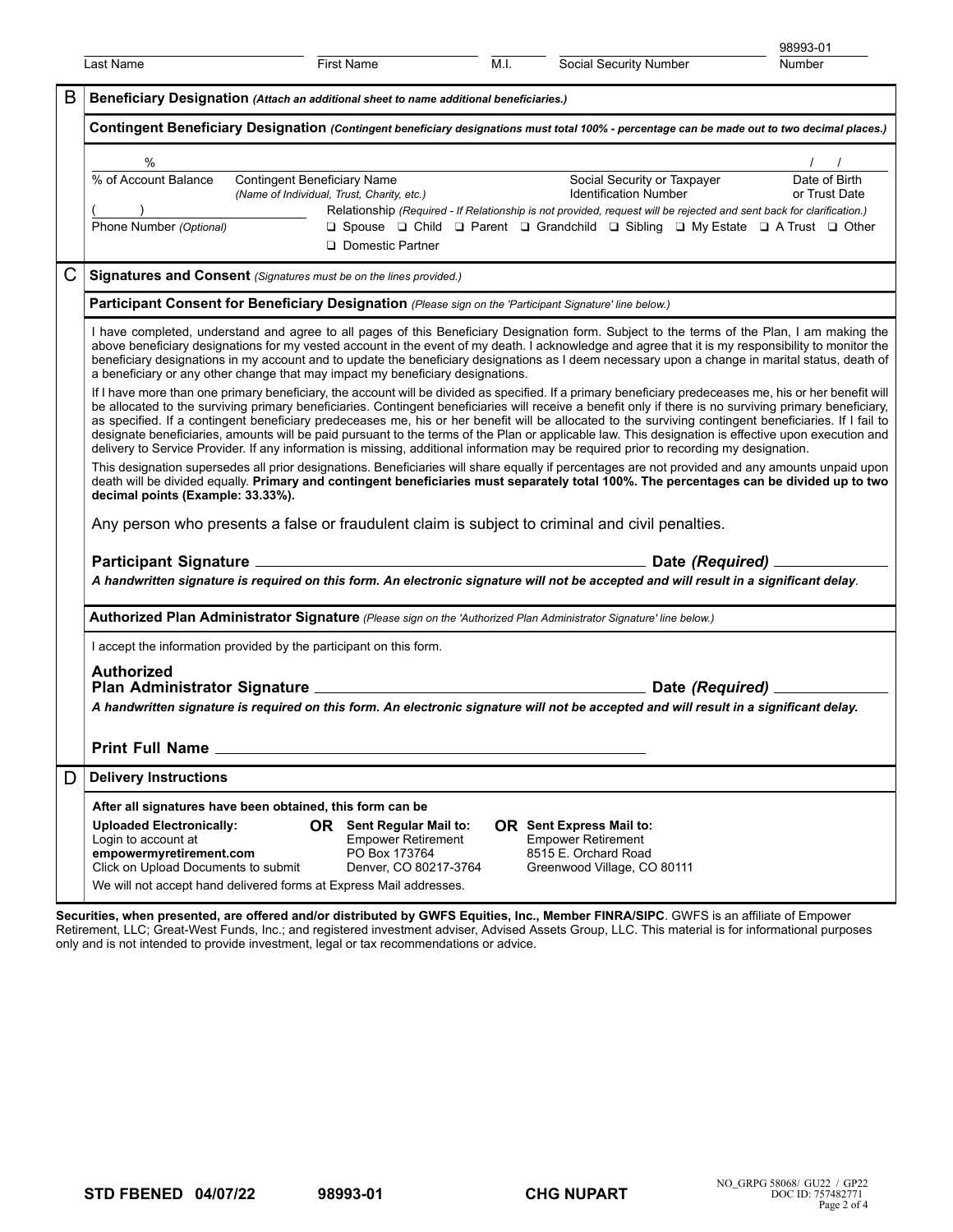#### **This page is for informational purposes only - Do not return with the Beneficiary Designation form EXAMPLE BENEFICIARY DESIGNATIONS**

# **Example 1: Multiple Individuals as Beneficiaries**

| Beneficiary Designation (Attach an additional sheet to name additional beneficiaries.) |                                                                          |                                                                                                                                                                                                                                                        |                                |  |  |  |
|----------------------------------------------------------------------------------------|--------------------------------------------------------------------------|--------------------------------------------------------------------------------------------------------------------------------------------------------------------------------------------------------------------------------------------------------|--------------------------------|--|--|--|
|                                                                                        |                                                                          | Primary Beneficiary Designation (Primary beneficiary designations must total 100% - percentage can be made out to two decimal places.)                                                                                                                 |                                |  |  |  |
| or estate.                                                                             |                                                                          | See the attached examples on how to complete the below beneficiary designations if the beneficiary is a non-individual, such as a trust, charity                                                                                                       |                                |  |  |  |
| 33.33%                                                                                 | John M. Doe                                                              | XXX-XX-XXXX                                                                                                                                                                                                                                            | 01/06/1954                     |  |  |  |
| % of Account Balance                                                                   | Primary Beneficiary<br>(Name of Individual, Trust, Charity, etc.)        | Social Security or Taxpayer<br><b>Identification Number</b>                                                                                                                                                                                            | Date of Birth<br>or Trust Date |  |  |  |
| (XXX) XXX-XXXX                                                                         |                                                                          | Relationship (Required - If Relationship is not provided, request will be rejected and sent back for clarification.)                                                                                                                                   |                                |  |  |  |
| Phone Number (Optional)                                                                |                                                                          | $\Box$ Spouse $\Box$ Child $\Box$ Parent $\Box$ Grandchild <b>a</b> Sibling $\Box$ My Estate $\Box$ A Trust $\Box$ Other                                                                                                                               |                                |  |  |  |
|                                                                                        | □ Domestic Partner                                                       |                                                                                                                                                                                                                                                        |                                |  |  |  |
| 33.33 %                                                                                | Don M. Doe                                                               | XXX-XX-XXXX                                                                                                                                                                                                                                            | 01/06/1954                     |  |  |  |
| % of Account Balance                                                                   | <b>Primary Beneficiary</b><br>(Name of Individual, Trust, Charity, etc.) | Social Security or Taxpayer<br><b>Identification Number</b>                                                                                                                                                                                            | Date of Birth<br>or Trust Date |  |  |  |
| (XXX) XXX-XXXX                                                                         |                                                                          | Relationship (Required - If Relationship is not provided, request will be rejected and sent back for clarification.)                                                                                                                                   |                                |  |  |  |
| Phone Number (Optional)                                                                | □ Domestic Partner                                                       | $\Box$ Spouse $\Box$ Child $\Box$ Parent $\Box$ Grandchild <b>a</b> Sibling $\Box$ My Estate $\Box$ A Trust $\Box$ Other                                                                                                                               |                                |  |  |  |
| 33.34%                                                                                 | Michelle L. Doe                                                          | XXX-XX-XXXX                                                                                                                                                                                                                                            | 01/06/1957                     |  |  |  |
| % of Account Balance                                                                   | <b>Primary Beneficiary</b><br>(Name of Individual, Trust, Charity, etc.) | Social Security or Taxpayer<br><b>Identification Number</b>                                                                                                                                                                                            | Date of Birth<br>or Trust Date |  |  |  |
| (XXX) XXX-XXXX<br>Phone Number (Optional)                                              | □ Domestic Partner                                                       | Relationship (Required - If Relationship is not provided, request will be rejected and sent back for clarification.)<br>$\Box$ Spouse $\Box$ Child $\Box$ Parent $\Box$ Grandchild $\blacksquare$ Sibling $\Box$ My Estate $\Box$ A Trust $\Box$ Other |                                |  |  |  |

## **Example 2: Trust as Beneficiary**

| В                                                                                                                                      | Beneficiary Designation (Attach an additional sheet to name additional beneficiaries.)                                                                         |                                                                   |                                                                                                                 |                                |  |  |  |  |  |
|----------------------------------------------------------------------------------------------------------------------------------------|----------------------------------------------------------------------------------------------------------------------------------------------------------------|-------------------------------------------------------------------|-----------------------------------------------------------------------------------------------------------------|--------------------------------|--|--|--|--|--|
|                                                                                                                                        | Primary Beneficiary Designation (Primary beneficiary designations must total 100% - percentage can be made out to two decimal places.)                         |                                                                   |                                                                                                                 |                                |  |  |  |  |  |
|                                                                                                                                        | See the attached examples on how to complete the below beneficiary designations if the beneficiary is a non-individual, such as a trust, charity<br>or estate. |                                                                   |                                                                                                                 |                                |  |  |  |  |  |
|                                                                                                                                        | %<br>100                                                                                                                                                       | Trust of Jane Doe                                                 | XX-XXXXXXX                                                                                                      | 06/30/2015                     |  |  |  |  |  |
|                                                                                                                                        | % of Account Balance                                                                                                                                           | Primary Beneficiary<br>(Name of Individual, Trust, Charity, etc.) | Social Security or Taxpayer<br><b>Identification Number</b>                                                     | Date of Birth<br>or Trust Date |  |  |  |  |  |
| (XXX) XXX-XXXX<br>Relationship (Required - If Relationship is not provided, request will be rejected and sent back for clarification.) |                                                                                                                                                                |                                                                   |                                                                                                                 |                                |  |  |  |  |  |
|                                                                                                                                        | Phone Number (Optional)                                                                                                                                        | <b>Q</b> Domestic Partner                                         | $\Box$ Spouse $\Box$ Child $\Box$ Parent $\Box$ Grandchild $\Box$ Sibling $\Box$ My Estate A Trust $\Box$ Other |                                |  |  |  |  |  |

### **Example 3: Estate as Beneficiary**

| B | Beneficiary Designation (Attach an additional sheet to name additional beneficiaries.) |                                                                                                                                                  |                                                                                                                                |                                |  |  |  |  |
|---|----------------------------------------------------------------------------------------|--------------------------------------------------------------------------------------------------------------------------------------------------|--------------------------------------------------------------------------------------------------------------------------------|--------------------------------|--|--|--|--|
|   |                                                                                        | Primary Beneficiary Designation (Primary beneficiary designations must total 100% - percentage can be made out to two decimal places.)           |                                                                                                                                |                                |  |  |  |  |
|   | or estate.                                                                             | See the attached examples on how to complete the below beneficiary designations if the beneficiary is a non-individual, such as a trust, charity |                                                                                                                                |                                |  |  |  |  |
|   | %<br>100                                                                               | Estate of Anne Doe                                                                                                                               |                                                                                                                                |                                |  |  |  |  |
|   | % of Account Balance                                                                   | Primary Beneficiary<br>(Name of Individual, Trust, Charity, etc.)                                                                                | Social Security or Taxpayer<br><b>Identification Number</b>                                                                    | Date of Birth<br>or Trust Date |  |  |  |  |
|   | (XXX) XXX-XXXX                                                                         |                                                                                                                                                  | Relationship (Required - If Relationship is not provided, request will be rejected and sent back for clarification.)           |                                |  |  |  |  |
|   | Phone Number (Optional)                                                                | □ Domestic Partner                                                                                                                               | $\Box$ Spouse $\Box$ Child $\Box$ Parent $\Box$ Grandchild $\Box$ Sibling $\blacksquare$ My Estate $\Box$ A Trust $\Box$ Other |                                |  |  |  |  |